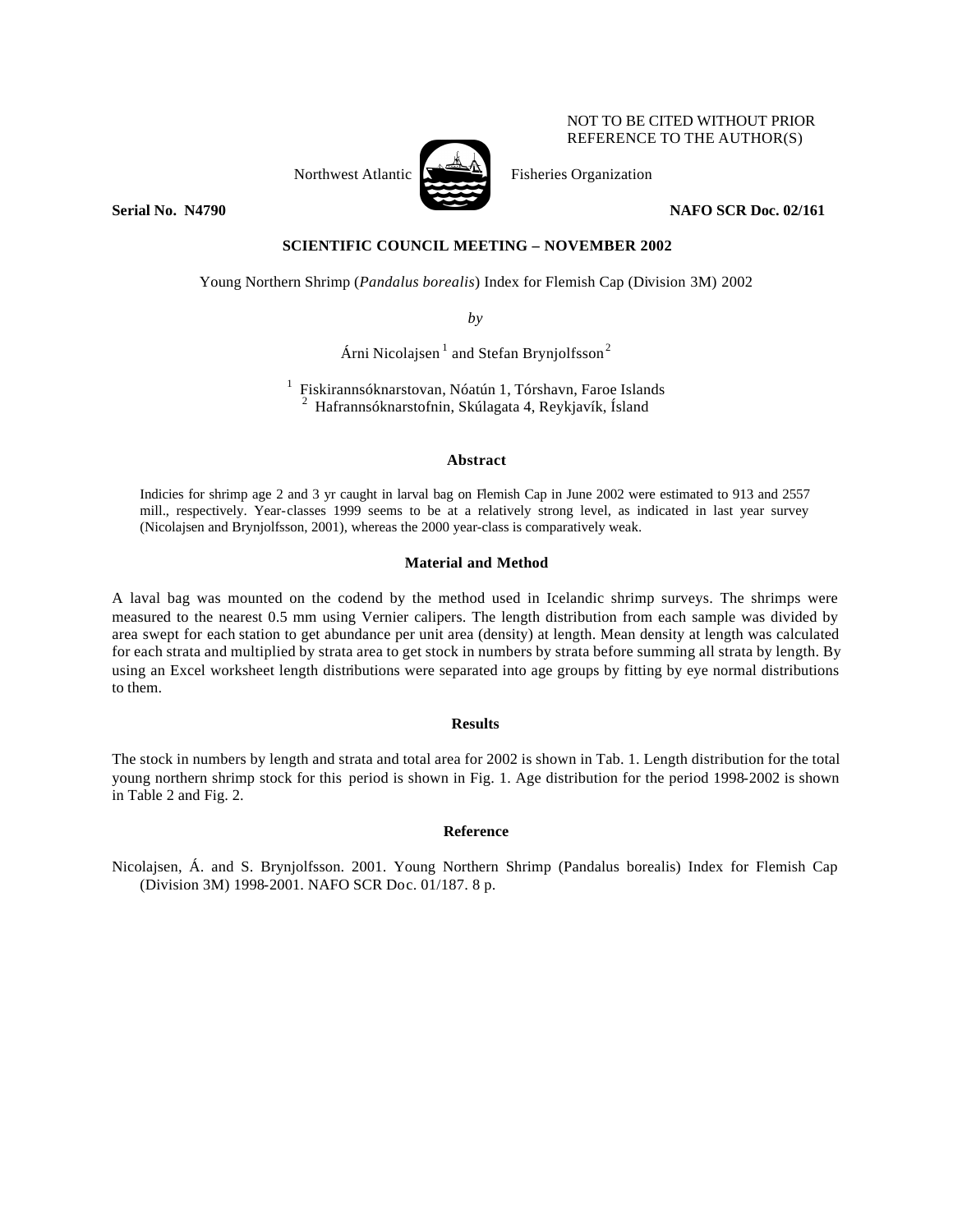| <b>STRATA</b><br>OCL, mm | 13                          | 14                      | 15               | 16               | 17               | 18                      | 19               | 20               | 21               | 22               | 23               | Total    |
|--------------------------|-----------------------------|-------------------------|------------------|------------------|------------------|-------------------------|------------------|------------------|------------------|------------------|------------------|----------|
| 6.0                      | 5                           | $\overline{0}$          | $\boldsymbol{0}$ | $\boldsymbol{0}$ | $\overline{0}$   | $\boldsymbol{0}$        | $\overline{0}$   | $\overline{0}$   | $\overline{0}$   | $\boldsymbol{0}$ | $\boldsymbol{0}$ | 5        |
| 6.5                      | $\ensuremath{\mathfrak{Z}}$ | $\boldsymbol{0}$        | $\boldsymbol{0}$ | $\boldsymbol{0}$ | $\boldsymbol{0}$ | $\mathbf{2}$            | $\boldsymbol{0}$ | $\boldsymbol{0}$ | $\boldsymbol{0}$ | $\boldsymbol{0}$ | $\boldsymbol{0}$ | 4        |
| 7.0                      | 13                          | $\boldsymbol{0}$        | $\boldsymbol{0}$ | $\boldsymbol{0}$ | $\boldsymbol{0}$ | $\boldsymbol{0}$        | $\boldsymbol{0}$ | $\boldsymbol{0}$ | $\boldsymbol{0}$ | $\boldsymbol{0}$ | $\boldsymbol{0}$ | 13       |
| 7.5                      | 11                          | $\boldsymbol{0}$        | $\boldsymbol{0}$ | $\boldsymbol{0}$ | 9                | 3                       | $\boldsymbol{0}$ | $\boldsymbol{0}$ | $\boldsymbol{0}$ | $\boldsymbol{0}$ | $\boldsymbol{0}$ | 23       |
| 8.0                      | $\,8\,$                     | $\boldsymbol{0}$        | $\boldsymbol{0}$ | $\boldsymbol{0}$ | 12               | 12                      | $\boldsymbol{0}$ | $\boldsymbol{0}$ | $\boldsymbol{0}$ | $\boldsymbol{0}$ | $\boldsymbol{0}$ | 32       |
| 8.5                      | $20\,$                      | $\boldsymbol{0}$        | $\boldsymbol{0}$ | $\mathfrak{2}$   | 18               | 11                      | $\boldsymbol{0}$ | $\boldsymbol{0}$ | $\boldsymbol{0}$ | $\boldsymbol{0}$ | $\boldsymbol{0}$ | 51       |
| 9.0                      | 41                          | $\boldsymbol{0}$        | $\boldsymbol{0}$ | $\boldsymbol{0}$ | 46               | 36                      | $\boldsymbol{0}$ | $\boldsymbol{0}$ | $\boldsymbol{0}$ | $\boldsymbol{0}$ | $\boldsymbol{0}$ | 122      |
| 9.5                      | 42                          | $\boldsymbol{0}$        | $\boldsymbol{0}$ | 3                | 46               | 55                      | $\boldsymbol{0}$ | $\boldsymbol{0}$ | $\boldsymbol{0}$ | $\boldsymbol{0}$ | $\boldsymbol{0}$ | 145      |
| 10.0                     | 73                          | $\boldsymbol{0}$        | $\boldsymbol{0}$ | 3                | 54               | 54                      | $\boldsymbol{0}$ | $\boldsymbol{0}$ | $\boldsymbol{0}$ | $\boldsymbol{0}$ | $\boldsymbol{0}$ | 185      |
| 10.5                     | 85                          | $\boldsymbol{0}$        | $\boldsymbol{0}$ | $\boldsymbol{0}$ | 53               | 43                      | $\boldsymbol{0}$ | $\boldsymbol{0}$ | $\boldsymbol{0}$ | $\boldsymbol{0}$ | $\boldsymbol{0}$ | 182      |
| 11.0                     | 41                          | $\mathbf{2}$            | $\boldsymbol{0}$ | $\boldsymbol{0}$ | 17               | $27\,$                  | $\boldsymbol{0}$ | $\boldsymbol{0}$ | $\boldsymbol{0}$ | $\boldsymbol{0}$ | $\boldsymbol{0}$ | 86       |
| 11.5                     | $1\,8$                      | $\boldsymbol{0}$        | $\boldsymbol{0}$ | 3                | 19               | 19                      | $\boldsymbol{0}$ | $\boldsymbol{0}$ | $\boldsymbol{0}$ | $\boldsymbol{0}$ | $\boldsymbol{0}$ | 59       |
| 12.0                     | $\boldsymbol{7}$            | $\boldsymbol{0}$        | $\boldsymbol{0}$ | $\boldsymbol{0}$ | $\,8$            | 5                       | $\boldsymbol{0}$ | $\boldsymbol{0}$ | $\boldsymbol{0}$ | $\boldsymbol{0}$ | $\mathbf{0}$     | 20       |
| 12.5                     | 15                          | $\boldsymbol{0}$        | $\boldsymbol{0}$ | 3                | $\boldsymbol{7}$ | $\boldsymbol{0}$        | $\boldsymbol{0}$ | $\boldsymbol{0}$ | $\boldsymbol{0}$ | $\boldsymbol{0}$ | $\boldsymbol{0}$ | 25       |
| 13.0                     | $\,8\,$                     | $\boldsymbol{0}$        | $\boldsymbol{0}$ | 5                | 9                | 5                       | $\boldsymbol{0}$ | $\boldsymbol{0}$ | $\boldsymbol{0}$ | $\boldsymbol{0}$ | $\boldsymbol{0}$ | 27       |
| 13.5                     | 19                          | $\mathbf{2}$            | $\boldsymbol{0}$ | 8                | 11               | 12                      | $\boldsymbol{0}$ | $\boldsymbol{0}$ | $\boldsymbol{0}$ | $\boldsymbol{0}$ | $\boldsymbol{0}$ | 53       |
| 14.0                     | 45                          | 11                      | 4                | $\overline{2}$   | $30\,$           | $21\,$                  | $\boldsymbol{0}$ | $\boldsymbol{0}$ | $\boldsymbol{0}$ | $\boldsymbol{0}$ | $\boldsymbol{0}$ | 112      |
| 14.5                     | 51                          | $30\,$                  | 4                | 11               | 37               | 40                      | $\boldsymbol{0}$ | $\boldsymbol{0}$ | $\boldsymbol{0}$ | $\boldsymbol{0}$ | $\mathbf{0}$     | 173      |
| 15.0                     | 31                          | 39                      | 7                | 5                | 46               | 65                      | $\boldsymbol{0}$ | $\boldsymbol{0}$ | $\boldsymbol{0}$ | $\boldsymbol{0}$ | $\boldsymbol{0}$ | 192      |
| 15.5                     | 32                          | 36                      | 17               | 8                | 34               | 43                      | $\boldsymbol{0}$ | $\boldsymbol{0}$ | $\boldsymbol{0}$ | $\boldsymbol{0}$ | $\boldsymbol{0}$ | 171      |
| 16.0                     | 35                          | 38                      | 23               | 11               | 42               | 47                      | $\boldsymbol{0}$ | $\boldsymbol{0}$ | $\boldsymbol{0}$ | $\boldsymbol{0}$ | $\boldsymbol{0}$ | 197      |
| 16.5                     | 36                          | 23                      | 30               | 29               | 33               | 21                      | $\boldsymbol{0}$ | $\mathbf{0}$     | $\boldsymbol{0}$ | $\boldsymbol{0}$ | $\boldsymbol{0}$ | 173      |
| 17.0                     | 74                          | 53                      | 64               | 42               | 48               | 62                      | $\boldsymbol{0}$ | 10               | $\boldsymbol{0}$ | $\boldsymbol{0}$ | $\boldsymbol{0}$ | 354      |
| 17.5                     | 90                          | 98                      | 71               | 55               | 75               | 63                      | $\boldsymbol{0}$ | $\boldsymbol{0}$ | $\boldsymbol{0}$ | $\boldsymbol{0}$ | $\boldsymbol{0}$ | 453      |
| 18.0                     | 91                          | 127                     | 98               | 36               | 79               | 68                      | $\mathbf{1}$     | 5                | $\boldsymbol{0}$ | $\boldsymbol{0}$ | $\boldsymbol{0}$ | 505      |
| 18.5                     | $77 \,$                     | 109                     | 115              | 39               | 63               | 68                      | 6                | $\boldsymbol{0}$ | $\boldsymbol{0}$ | $\boldsymbol{0}$ | $\mathbf{1}$     | 478      |
| 19.0                     | 41                          | 63                      | 67               | 23               | 25               | 41                      | 3                | $\boldsymbol{0}$ | $\mathfrak{2}$   | $\boldsymbol{0}$ | $\mathbf{1}$     | 266      |
| 19.5                     | 14                          | 51                      | 15               | 29               | $16$             | $22\,$                  | $\tau$           | 3                | $\boldsymbol{0}$ | $\boldsymbol{0}$ | 3                | 162      |
| 20.0                     | 11                          | 20                      | 23               | 15               | $12\,$           | $\,$ 8 $\,$             | $\boldsymbol{0}$ | $\boldsymbol{0}$ | $\boldsymbol{0}$ | $\boldsymbol{0}$ | $\boldsymbol{0}$ | 89       |
| 20.5                     | $\mathbf{2}$                | $\overline{4}$          | 13               | 8                | $\overline{4}$   | $\tau$                  | $\mathbf{1}$     | $\mathfrak{2}$   | $\boldsymbol{0}$ | $\boldsymbol{0}$ | 3                | 44       |
| 21.0                     | 4                           | 8                       | $\boldsymbol{2}$ | 6                | 9                | 5                       | $\mathbf{1}$     | $\mathfrak{2}$   | $\sqrt{2}$       | $\boldsymbol{0}$ | $\boldsymbol{0}$ | 38       |
| 21.5                     | $\overline{4}$              | 8                       | $\mathbf{2}$     | 8                | $\boldsymbol{7}$ | 3                       | $\boldsymbol{0}$ | $\mathfrak{2}$   | $\boldsymbol{0}$ | $\boldsymbol{0}$ | $\boldsymbol{0}$ | 33       |
| 22.0                     | $\mathfrak{2}$              | $\overline{c}$          | $\boldsymbol{0}$ | 3                | $12\,$           | $\mathbf{2}$            | $\boldsymbol{0}$ | $\boldsymbol{0}$ | $\boldsymbol{0}$ | $\boldsymbol{0}$ | 1                | 22       |
| 22.5                     | $\mathfrak{2}$              | $\boldsymbol{0}$        | $\overline{c}$   | 3                | $13\,$           | $\overline{\mathbf{c}}$ | $\Omega$         | $\boldsymbol{0}$ | $\overline{2}$   | $\Omega$         | 6                | 29       |
| 23.0                     | $\boldsymbol{0}$            | $\overline{\mathbf{c}}$ | 0                | $\overline{c}$   | $\tau$           | 2                       | $\boldsymbol{0}$ | 2                | $\boldsymbol{0}$ | $\boldsymbol{0}$ | $\boldsymbol{0}$ | 14       |
| 23.5                     | $\boldsymbol{0}$            | $\boldsymbol{2}$        | 0                | 6                | $\boldsymbol{2}$ | $\boldsymbol{0}$        | $\boldsymbol{0}$ | 3                | $\boldsymbol{0}$ | $\boldsymbol{0}$ | 3                | $17\,$   |
| 24.0                     | 2                           | $\boldsymbol{0}$        | 0                | 2                | $\boldsymbol{2}$ | $\boldsymbol{0}$        | 1                | $\boldsymbol{0}$ | $\boldsymbol{0}$ | $\boldsymbol{0}$ | 3                | $10\,$   |
| 24.5                     | $\boldsymbol{0}$            | $\boldsymbol{0}$        | 0                | $\mathfrak{2}$   | $\boldsymbol{0}$ | $\boldsymbol{0}$        | $\boldsymbol{0}$ | $\boldsymbol{0}$ | $\boldsymbol{0}$ | $\boldsymbol{0}$ | 3                | 5        |
| 25.0                     | $\boldsymbol{0}$            | $\boldsymbol{0}$        | 0                | $\boldsymbol{0}$ | 0                | $\boldsymbol{0}$        | $\boldsymbol{0}$ | $\boldsymbol{0}$ | $\boldsymbol{0}$ | $\boldsymbol{0}$ | 0                | $\bf{0}$ |
| 25.5                     | $\mathbf{0}$                | $\boldsymbol{0}$        | $\boldsymbol{0}$ | 2                | 0                | $\boldsymbol{0}$        | $\bf{0}$         | $\boldsymbol{0}$ | $\boldsymbol{0}$ | 0                | $\boldsymbol{0}$ | 2        |
| 26.0                     | $\mathbf{0}$                | $\boldsymbol{0}$        | $\boldsymbol{0}$ | $\boldsymbol{0}$ | $\boldsymbol{0}$ | $\boldsymbol{0}$        | $\boldsymbol{0}$ | $\boldsymbol{0}$ | $\boldsymbol{0}$ | $\boldsymbol{0}$ | 1                |          |
| 26.5                     | $\boldsymbol{0}$            | $\boldsymbol{0}$        | 0                | $\boldsymbol{0}$ | $\boldsymbol{0}$ | $\boldsymbol{0}$        | $\boldsymbol{0}$ | 2                | $\boldsymbol{0}$ | $\boldsymbol{0}$ | 1                | 3        |
| Total                    | 1047                        | 727                     | 558              | 374              | 902              | 872                     | 22               | 30               | $\overline{6}$   | $\overline{0}$   | 28               | 4566     |

**Table 1** Young shrimp in numbers (mill.) at length by strata and total, Flemish Cap (NAFO Div. 3M) in June 2002.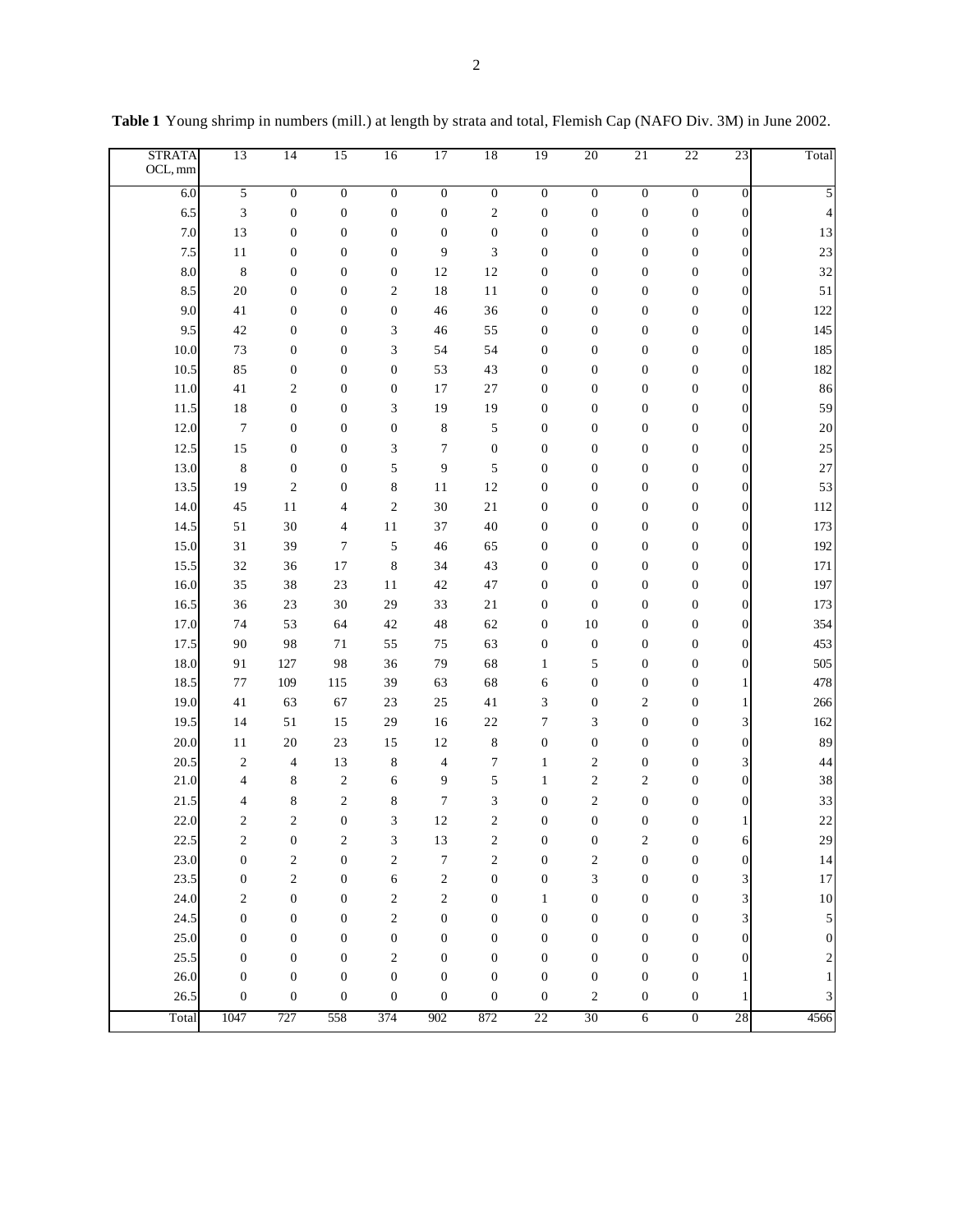| Age   | 1998 | 1999 | 2000 | 2001 | 2002 | Average |
|-------|------|------|------|------|------|---------|
|       | 1499 | 288  | 773  | 1632 | 913  | 1021    |
| 2     | 2532 | 5683 | 456  | 4377 | 913  | 2792    |
| 3     | 628  | 2972 | 1349 | 964  | 2557 | 1694    |
| 4     | 138  | 223  | 439  | 371  | 137  | 262     |
| 5     | 29   | 91   | 26   | 74   | 46   | 53      |
| 6     | 12   |      | 29   |      |      | 8       |
| Total | 4839 | 9257 | 3072 | 7418 | 4566 | 5830    |

**Table. 2.** Stock in numbers from juvenile bag for age groups 1-6 for 1998-2002.



**Figure 1.** Length distribution of young shrimp stock component on Flemish Cap (Div. 3M) in 2002.